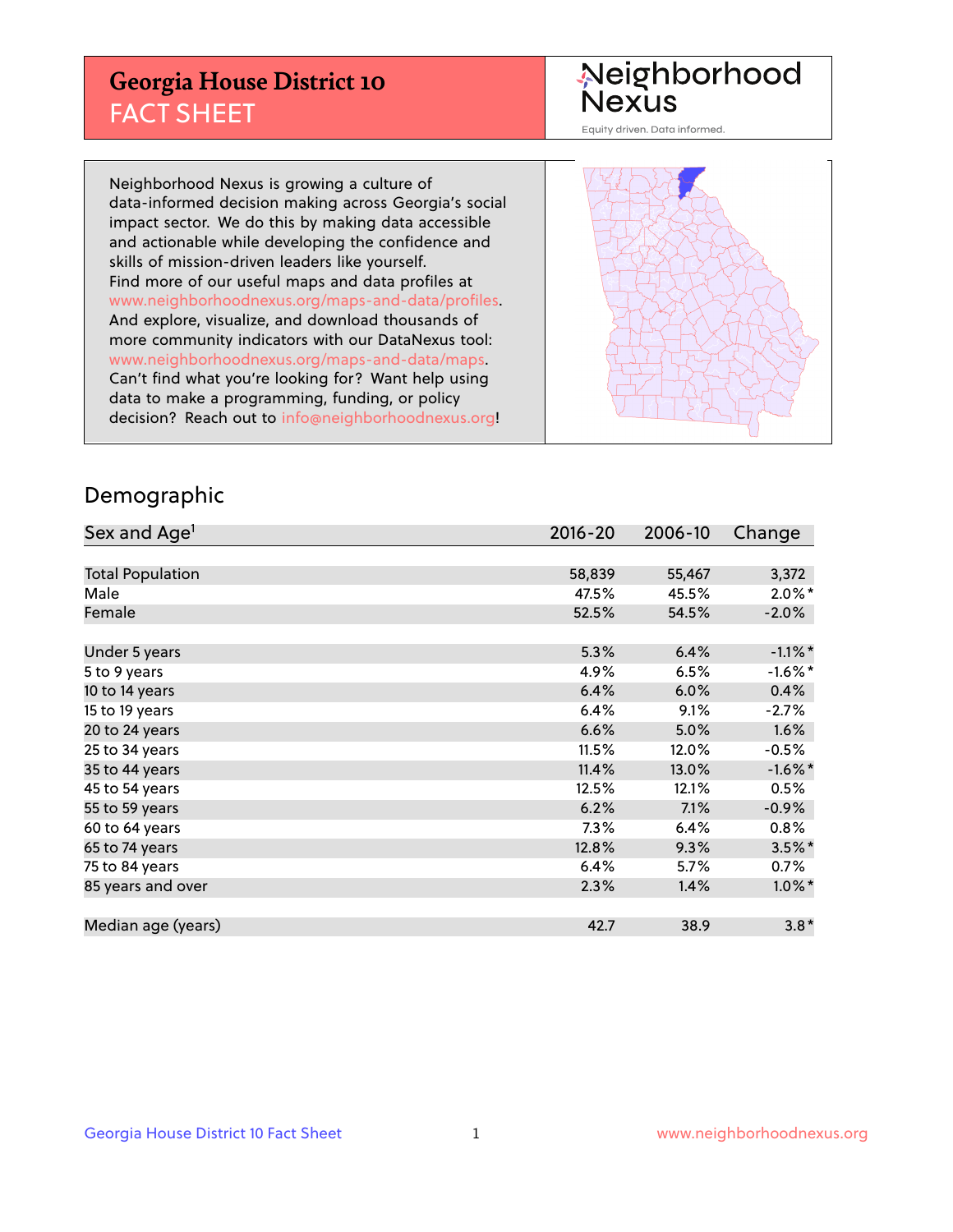## Demographic, continued...

| Race <sup>2</sup>                                            | $2016 - 20$ | 2006-10 | Change      |
|--------------------------------------------------------------|-------------|---------|-------------|
| <b>Total population</b>                                      | 58,839      | 55,467  | 3,372       |
| One race                                                     | 97.0%       | 98.7%   | $-1.7%$ *   |
| White                                                        | 87.1%       | 89.8%   | $-2.7%$     |
| <b>Black or African American</b>                             | 2.6%        | 3.2%    | $-0.6%$     |
| American Indian and Alaska Native                            | 0.1%        | 0.2%    | $-0.0%$     |
| Asian                                                        | 2.0%        | 2.0%    | $-0.0%$     |
| Native Hawaiian and Other Pacific Islander                   | 0.5%        | 0.0%    | 0.5%        |
| Some other race                                              | 4.7%        | 3.6%    | 1.1%        |
| Two or more races                                            | 3.0%        | 1.3%    | $1.7\%$ *   |
| Race alone or in combination with other race(s) <sup>3</sup> | $2016 - 20$ | 2006-10 | Change      |
| <b>Total population</b>                                      | 58,839      | 55,467  | 3,372       |
| White                                                        | 90.0%       | 91.0%   | $-1.0%$     |
| <b>Black or African American</b>                             | 3.5%        | 3.4%    | 0.1%        |
| American Indian and Alaska Native                            | 0.8%        | 1.0%    | $-0.2%$     |
| Asian                                                        | 2.4%        | 2.1%    | 0.3%        |
| Native Hawaiian and Other Pacific Islander                   | 0.9%        | 0.0%    | 0.9%        |
| Some other race                                              | 5.6%        | 3.8%    | $1.8\%$ *   |
| Hispanic or Latino and Race <sup>4</sup>                     | $2016 - 20$ | 2006-10 | Change      |
| <b>Total population</b>                                      | 58,839      | 55,467  | 3,372       |
| Hispanic or Latino (of any race)                             | 12.9%       | 10.5%   | $2.4\%$ *   |
| Not Hispanic or Latino                                       | 87.1%       | 89.5%   | $-2.4%$     |
| White alone                                                  | 80.0%       | 83.2%   | $-3.2%$ *   |
| <b>Black or African American alone</b>                       | 2.4%        | 3.1%    | $-0.7%$     |
| American Indian and Alaska Native alone                      | 0.1%        | 0.1%    | $-0.0%$     |
| Asian alone                                                  | 2.0%        | 2.0%    | $-0.0%$     |
| Native Hawaiian and Other Pacific Islander alone             | 0.0%        | 0.0%    | 0.0%        |
| Some other race alone                                        | 0.3%        | 0.0%    | 0.3%        |
| Two or more races                                            | 2.3%        | 1.1%    | $1.2\%$ *   |
| U.S. Citizenship Status <sup>5</sup>                         | $2016 - 20$ | 2006-10 | Change      |
|                                                              |             |         |             |
| Foreign-born population                                      | 4,377       | 4,401   | $-24$       |
| Naturalized U.S. citizen                                     | 33.0%       | 22.0%   | 11.0%       |
| Not a U.S. citizen                                           | 67.0%       | 78.0%   | $-11.0\%$ * |
| Citizen, Voting Age Population <sup>6</sup>                  | 2016-20     | 2006-10 | Change      |
| Citizen, 18 and over population                              | 44,175      | 39,843  | 4,332*      |
| Male                                                         | 47.1%       | 42.9%   | 4.2%        |
| Female                                                       | 52.9%       | 57.1%   | $-4.2%$     |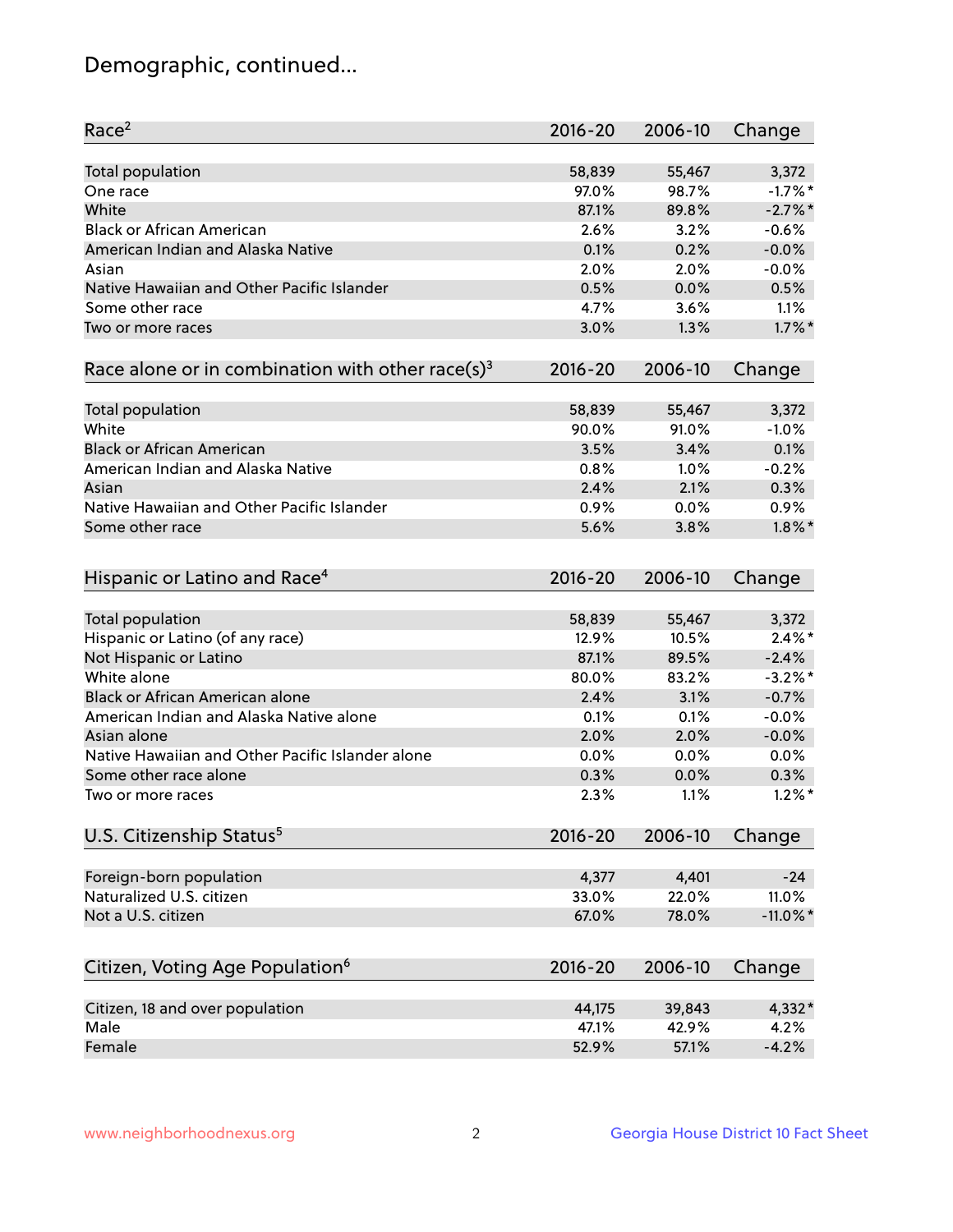#### Economic

| Income <sup>7</sup>                                 | $2016 - 20$ | 2006-10 | Change     |
|-----------------------------------------------------|-------------|---------|------------|
|                                                     |             |         |            |
| All households                                      | 21,270      | 21,073  | 197        |
| Less than \$10,000                                  | 6.1%        | 9.1%    | $-3.1\%$ * |
| \$10,000 to \$14,999                                | 8.2%        | 6.9%    | 1.3%       |
| \$15,000 to \$24,999                                | 11.2%       | 17.4%   | $-6.2%$    |
| \$25,000 to \$34,999                                | 9.9%        | 13.3%   | $-3.4\%$ * |
| \$35,000 to \$49,999                                | 14.0%       | 13.3%   | 0.7%       |
| \$50,000 to \$74,999                                | 19.4%       | 17.6%   | 1.9%       |
| \$75,000 to \$99,999                                | 12.8%       | 10.7%   | $2.1\%$ *  |
| \$100,000 to \$149,999                              | 11.2%       | 8.1%    | $3.1\%$ *  |
| \$150,000 to \$199,999                              | 3.5%        | 1.7%    | $1.8\%$ *  |
| \$200,000 or more                                   | 3.8%        | 2.0%    | $1.8\%$ *  |
| Median household income (dollars)                   | 50,752      | 38,393  | 12,359*    |
| Mean household income (dollars)                     | 68,558      | 53,385  | $15,172*$  |
| With earnings                                       | 66.7%       | 72.0%   | $-5.3\%$ * |
| Mean earnings (dollars)                             | 69,858      | 52,908  | 16,950*    |
| <b>With Social Security</b>                         | 43.6%       | 38.0%   | $5.6\%$ *  |
| Mean Social Security income (dollars)               | 20,450      | 15,478  | 4,972*     |
| With retirement income                              | 25.0%       | 19.8%   | $5.2\%$ *  |
| Mean retirement income (dollars)                    | 28,785      | 20,306  | 8,479*     |
| With Supplemental Security Income                   | $5.0\%$     | $3.5\%$ | $1.5%$ *   |
| Mean Supplemental Security Income (dollars)         | 9,025       | 6,898   | $2,127*$   |
| With cash public assistance income                  | 1.4%        | 1.5%    | $-0.1%$    |
| Mean cash public assistance income (dollars)        | 686         | 3,630   | $-2,944$   |
| With Food Stamp/SNAP benefits in the past 12 months | 12.2%       | 7.3%    | 4.8%*      |
|                                                     |             |         |            |
| Families                                            | 13,948      | 14,688  | $-740$     |
| Less than \$10,000                                  | 3.7%        | 5.5%    | $-1.8%$    |
| \$10,000 to \$14,999                                | 3.7%        | 4.4%    | $-0.7%$    |
| \$15,000 to \$24,999                                | 6.6%        | 14.6%   | $-8.0\%$ * |
| \$25,000 to \$34,999                                | 8.2%        | 10.6%   | $-2.4%$    |
| \$35,000 to \$49,999                                | 15.0%       | 15.3%   | $-0.3%$    |
| \$50,000 to \$74,999                                | 21.3%       | 20.6%   | 0.7%       |
| \$75,000 to \$99,999                                | 15.6%       | 13.8%   | 1.8%       |
| \$100,000 to \$149,999                              | 15.9%       | 10.6%   | $5.3\%$ *  |
| \$150,000 to \$199,999                              | 4.8%        | 2.0%    | $2.8\%$ *  |
| \$200,000 or more                                   | 5.0%        | 2.5%    | $2.5%$ *   |
| Median family income (dollars)                      | 64,687      | 49,590  | 15,097*    |
| Mean family income (dollars)                        | 82,620      | 62,613  | 20,007*    |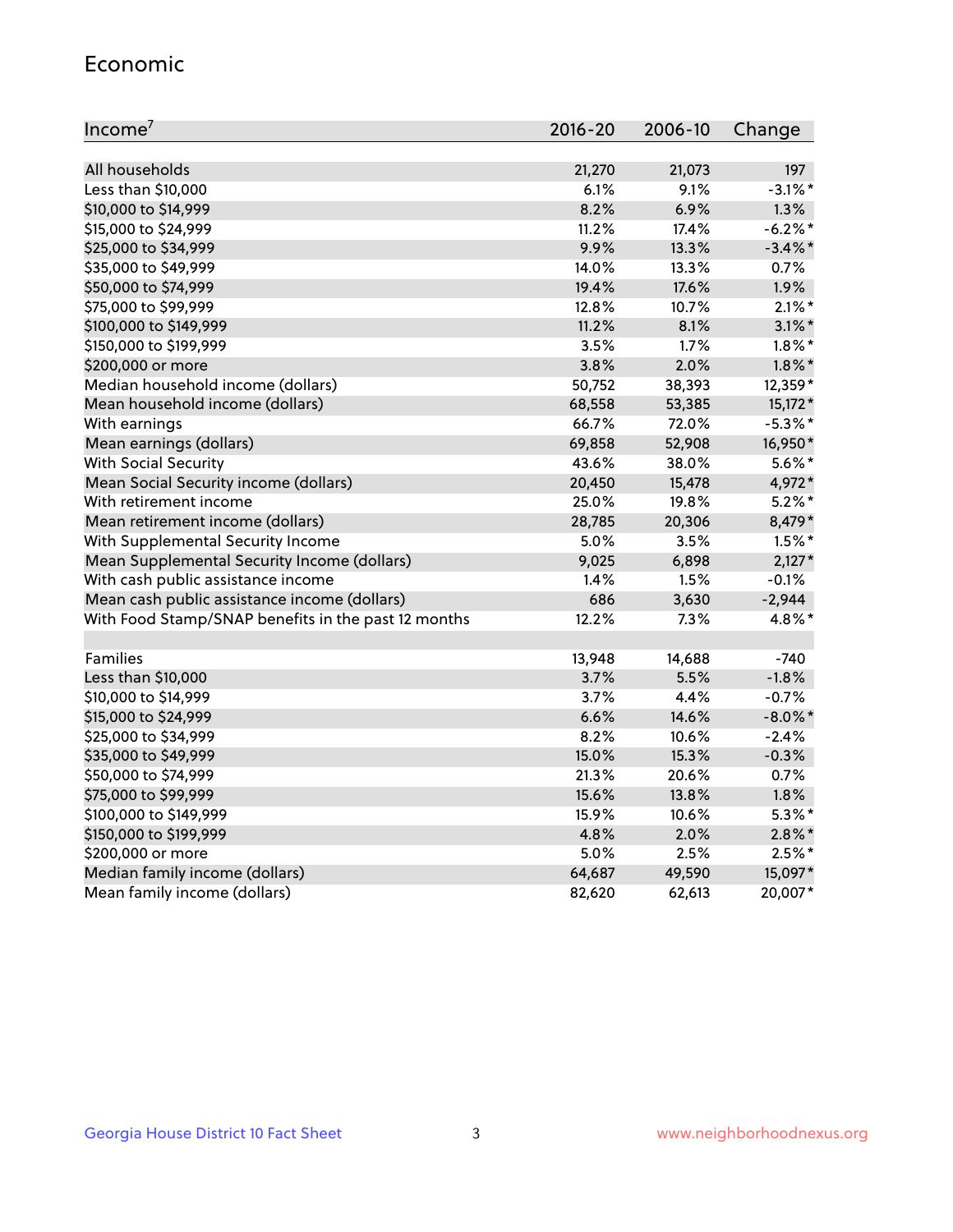## Economic, continued...

| Income, continued <sup>8</sup>                                        | $2016 - 20$ | 2006-10 | Change      |
|-----------------------------------------------------------------------|-------------|---------|-------------|
|                                                                       |             |         |             |
| Nonfamily households                                                  | 7,322       | 6,384   | 938*        |
| Median nonfamily income (dollars)                                     | 26,401      | 21,905  | 4,497*      |
| Mean nonfamily income (dollars)                                       | 40,595      | 30,989  | 9,606*      |
| Median earnings for workers (dollars)                                 | 28,832      | 21,664  | $7,168*$    |
| Median earnings for male full-time, year-round workers                | 41,054      | 36,256  | 4,799*      |
| (dollars)                                                             |             |         |             |
| Median earnings for female full-time, year-round workers<br>(dollars) | 33,732      | 26,124  | 7,608*      |
| Per capita income (dollars)                                           | 26,004      | 20,206  | 5,798*      |
|                                                                       |             |         |             |
| Families and People Below Poverty Level <sup>9</sup>                  | $2016 - 20$ | 2006-10 | Change      |
|                                                                       |             |         |             |
| <b>All families</b>                                                   | 11.4%       | 14.8%   | $-3.4\%$ *  |
| With related children under 18 years                                  | 16.3%       | 24.7%   | $-8.3%$     |
| With related children under 5 years only                              | 13.5%       | 28.5%   | $-15.0%$    |
| Married couple families                                               | 7.8%        | 9.5%    | $-1.7%$     |
| With related children under 18 years                                  | 11.2%       | 18.2%   | $-7.0%$     |
| With related children under 5 years only                              | 10.4%       | 22.7%   | $-12.3%$    |
| Families with female householder, no husband present                  | 29.8%       | 38.2%   | $-8.4%$     |
| With related children under 18 years                                  | 42.5%       | 43.2%   | $-0.7%$     |
| With related children under 5 years only                              | 34.9%       | 48.2%   | $-13.3%$    |
| All people                                                            | 15.7%       | 19.5%   | $-3.8\%$ *  |
| Under 18 years                                                        | 20.1%       | 29.4%   | $-9.3%$     |
| Related children under 18 years                                       | 19.5%       | 29.2%   | $-9.7\%$ *  |
| Related children under 5 years                                        | 22.8%       | 40.5%   | $-17.7%$    |
| Related children 5 to 17 years                                        | 18.4%       | 24.8%   | $-6.4%$     |
| 18 years and over                                                     | 14.5%       | 16.2%   | $-1.7%$     |
| 18 to 64 years                                                        | 15.8%       | 17.5%   | $-1.7%$     |
| 65 years and over                                                     | 11.1%       | 11.9%   | $-0.8%$     |
| People in families                                                    | 12.8%       | 17.4%   | $-4.7%$     |
| Unrelated individuals 15 years and over                               | 29.6%       | 30.2%   | $-0.6%$     |
|                                                                       |             |         |             |
| Non-Hispanic white people                                             | 13.7%       | 16.0%   | $-2.3%$     |
| Black or African-American people                                      | 36.1%       | 27.8%   | 8.3%        |
| Asian people                                                          | 37.3%       | 28.3%   | 8.9%        |
| Hispanic or Latino people                                             | 22.5%       | 41.8%   | $-19.4\%$ * |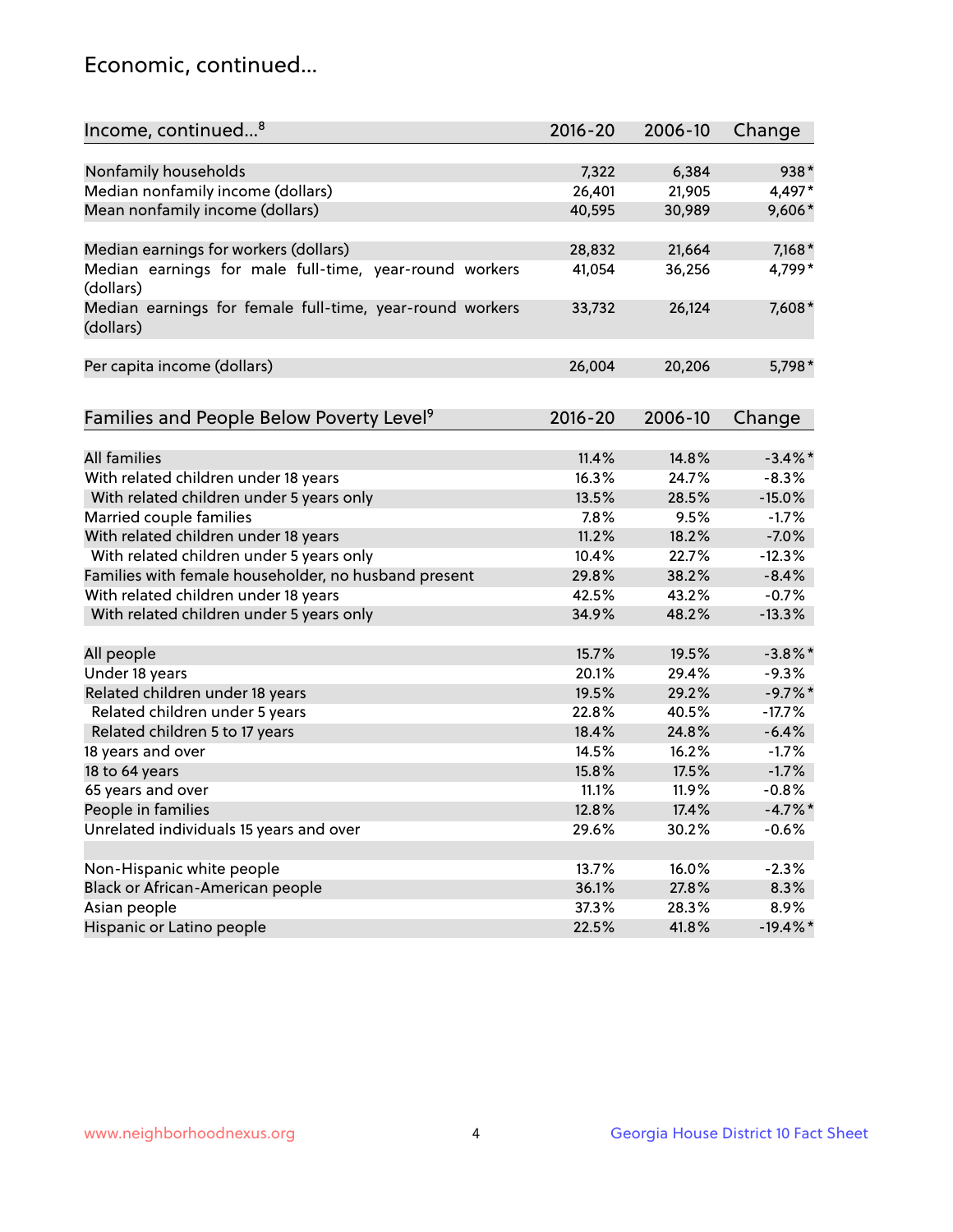## Employment

| Employment Status <sup>10</sup>                                             | 2016-20 | 2006-10 | Change     |
|-----------------------------------------------------------------------------|---------|---------|------------|
|                                                                             |         |         |            |
| Population 16 years and over                                                | 48,408  | 44,320  | 4,087*     |
| In labor force                                                              | 52.2%   | 55.6%   | $-3.4%$    |
| Civilian labor force                                                        | 52.2%   | 55.5%   | $-3.3%$    |
| Employed                                                                    | 50.7%   | 50.9%   | $-0.3%$    |
| Unemployed                                                                  | 1.5%    | 4.5%    | $-3.0%$    |
| <b>Armed Forces</b>                                                         | 0.0%    | 0.1%    | $-0.1%$    |
| Not in labor force                                                          | 47.8%   | 44.4%   | 3.4%       |
| Civilian labor force                                                        |         |         | 660        |
|                                                                             | 25,246  | 24,586  |            |
| <b>Unemployment Rate</b>                                                    | 2.9%    | 8.2%    | $-5.3%$    |
| Females 16 years and over                                                   | 25,640  | 24,822  | 819        |
| In labor force                                                              | 46.3%   | 47.4%   | $-1.0%$    |
| Civilian labor force                                                        | 46.3%   | 47.3%   | $-1.0%$    |
| Employed                                                                    | 45.4%   | 44.3%   | 1.1%       |
|                                                                             |         |         |            |
| Own children of the householder under 6 years                               | 3,409   | 4,060   | $-651$     |
| All parents in family in labor force                                        | 58.1%   | 56.9%   | 1.2%       |
|                                                                             |         |         |            |
| Own children of the householder 6 to 17 years                               | 7,773   | 7,788   | $-15$      |
| All parents in family in labor force                                        | 65.7%   | 67.9%   | $-2.2%$    |
|                                                                             |         |         |            |
| Industry <sup>11</sup>                                                      | 2016-20 | 2006-10 | Change     |
|                                                                             |         |         |            |
| Civilian employed population 16 years and over                              | 24,521  | 22,579  | 1,942      |
| Agriculture, forestry, fishing and hunting, and mining                      | 2.0%    | 4.3%    | $-2.4\%$ * |
| Construction                                                                | 7.1%    | 9.6%    | $-2.5%$ *  |
| Manufacturing                                                               | 17.7%   | 13.8%   | 3.9%*      |
| Wholesale trade                                                             | 2.3%    | 3.7%    | $-1.4%$    |
| Retail trade                                                                | 10.8%   | 13.6%   | $-2.7\%$ * |
| Transportation and warehousing, and utilities                               | 4.3%    | 3.5%    | 0.8%       |
| Information                                                                 | 2.7%    | 1.8%    | 0.9%       |
| Finance and insurance, and real estate and rental and leasing               | 3.8%    | 3.7%    | 0.1%       |
| Professional, scientific, and management, and administrative                | 9.5%    | 6.8%    | $2.7\%$ *  |
| and waste management services                                               |         |         |            |
| Educational services, and health care and social assistance                 | 21.8%   | 22.3%   | $-0.5%$    |
| Arts, entertainment, and recreation, and accommodation and<br>food services | 9.2%    | 7.7%    | 1.6%       |
| Other services, except public administration                                | 4.9%    | 4.5%    | 0.4%       |
| Public administration                                                       | 3.9%    | 4.7%    | $-0.7%$    |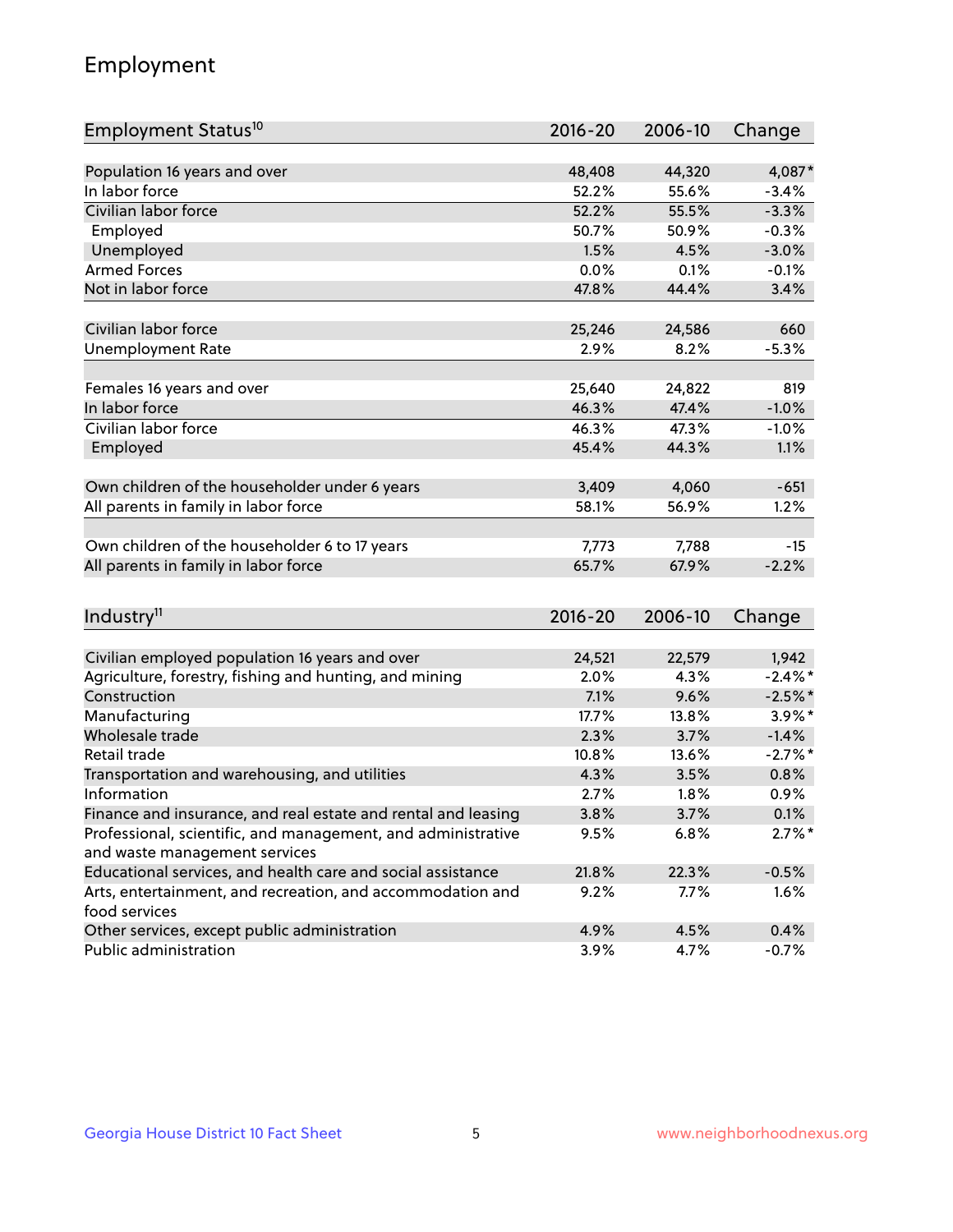## Employment, continued...

| Occupation <sup>12</sup>                                    | $2016 - 20$ | 2006-10 | Change    |
|-------------------------------------------------------------|-------------|---------|-----------|
| Civilian employed population 16 years and over              | 24,521      | 22,579  | 1,942     |
| Management, business, science, and arts occupations         | 31.6%       | 27.4%   | $4.2\%$ * |
| Service occupations                                         | 17.9%       | 16.6%   | 1.3%      |
| Sales and office occupations                                | 20.7%       | 27.2%   | $-6.5%$ * |
| and<br>Natural<br>maintenance                               | 11.0%       | 13.7%   | $-2.7%$   |
| resources,<br>construction,<br>occupations                  |             |         |           |
| Production, transportation, and material moving occupations | 18.8%       | 15.1%   | $3.7\%$ * |
| Class of Worker <sup>13</sup>                               | $2016 - 20$ | 2006-10 | Change    |
|                                                             | 24,521      | 22,579  |           |
| Civilian employed population 16 years and over              |             |         | 1,942     |
| Private wage and salary workers                             | 80.3%       | 76.4%   | 3.9%      |
| Government workers                                          | 12.7%       | 15.7%   | $-3.0%$   |
| Self-employed in own not incorporated business workers      | 6.9%        | 7.6%    | $-0.7%$   |
| Unpaid family workers                                       | 0.1%        | 0.3%    | $-0.2%$   |
| Job Flows <sup>14</sup>                                     | 2019        | 2010    | Change    |
|                                                             |             |         |           |
| Total Jobs in district                                      | 19,201      | 18,617  | 584       |
| Held by residents of district                               | 47.6%       | 48.1%   | $-0.6%$   |
| Held by non-residents of district                           | 52.4%       | 51.9%   | 0.6%      |
| Jobs by Industry Sector <sup>15</sup>                       | 2019        | 2010    | Change    |
| Total Jobs in district                                      | 19,201      | 18,617  | 584       |
|                                                             |             |         |           |
| Goods Producing sectors                                     | 28.6%       | 28.6%   | 0.1%      |
| Trade, Transportation, and Utilities sectors                | 16.9%       | 14.4%   | 2.4%      |
| All Other Services sectors                                  | 54.5%       | 57.0%   | $-2.5%$   |
| Total Jobs in district held by district residents           | 9,132       | 8,961   | 171       |
| <b>Goods Producing sectors</b>                              | 29.8%       | 29.3%   | 0.5%      |
| Trade, Transportation, and Utilities sectors                | 12.1%       | 10.3%   | 1.8%      |
| All Other Services sectors                                  | 58.1%       | 60.4%   | $-2.3%$   |
|                                                             |             |         |           |
| Jobs by Earnings <sup>16</sup>                              | 2019        | 2010    | Change    |
|                                                             |             |         |           |
| Total Jobs in district                                      | 19,201      | 18,617  | 584       |
| Jobs with earnings \$1250/month or less                     | 24.9%       | 28.0%   | $-3.1%$   |
| Jobs with earnings \$1251/month to \$3333/month             | 42.5%       | 49.7%   | $-7.2%$   |
| Jobs with earnings greater than \$3333/month                | 32.6%       | 22.3%   | 10.3%     |
| Total Jobs in district held by district residents           | 9,132       | 8,961   | 171       |
| Jobs with earnings \$1250/month or less                     | 24.0%       | 27.1%   | $-3.0%$   |
| Jobs with earnings \$1251/month to \$3333/month             | 43.2%       | 49.6%   | $-6.3%$   |
| Jobs with earnings greater than \$3333/month                | 32.8%       | 23.4%   | 9.4%      |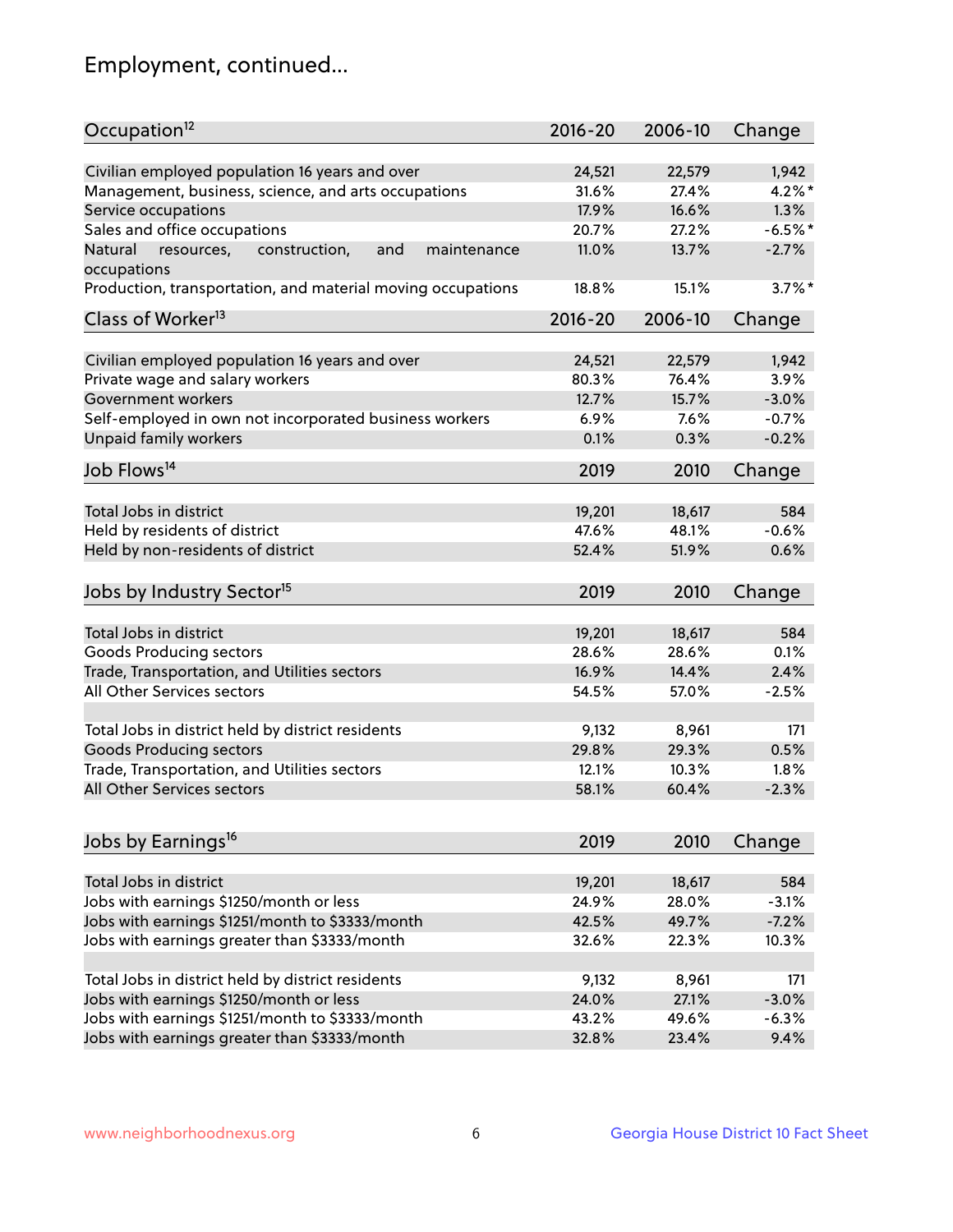## Employment, continued...

| 584<br>18,617    |
|------------------|
| 0.9%<br>23.0%    |
| $-6.4%$<br>57.0% |
| 5.5%<br>19.9%    |
|                  |
| 171<br>8,961     |
| 20.5%<br>1.8%    |
| $-7.1%$<br>57.6% |
| 5.4%<br>21.8%    |
|                  |

#### Education

| School Enrollment <sup>18</sup>                | $2016 - 20$ | 2006-10 | Change     |
|------------------------------------------------|-------------|---------|------------|
|                                                |             |         |            |
| Population 3 years and over enrolled in school | 13,019      | 14,248  | $-1,229$   |
| Nursery school, preschool                      | 6.5%        | 5.4%    | $1.1\%$    |
| Kindergarten                                   | 3.8%        | 5.6%    | $-1.8\%$ * |
| Elementary school (grades 1-8)                 | 43.0%       | 39.2%   | 3.8%       |
| High school (grades 9-12)                      | 21.8%       | 20.3%   | 1.5%       |
| College or graduate school                     | 25.0%       | 29.5%   | $-4.6%$    |
| Educational Attainment <sup>19</sup>           | $2016 - 20$ | 2006-10 | Change     |
|                                                |             |         |            |
| Population 25 years and over                   | 41,395      | 37,107  | $4,288*$   |
| Less than 9th grade                            | 7.4%        | 10.2%   | $-2.8%$    |
| 9th to 12th grade, no diploma                  | 10.9%       | 13.4%   | $-2.5%$ *  |
| High school graduate (includes equivalency)    | 32.5%       | 32.0%   | 0.5%       |
| Some college, no degree                        | 19.4%       | 18.3%   | 1.1%       |
| Associate's degree                             | 6.2%        | 5.6%    | 0.6%       |
| Bachelor's degree                              | 12.4%       | 12.8%   | $-0.3%$    |
| Graduate or professional degree                | 11.2%       | $7.8\%$ | $3.4\%$ *  |
|                                                |             |         |            |
| Percent high school graduate or higher         | 81.8%       | 76.5%   | $5.3\%$ *  |
| Percent bachelor's degree or higher            | 23.6%       | 20.5%   | $3.1\%$ *  |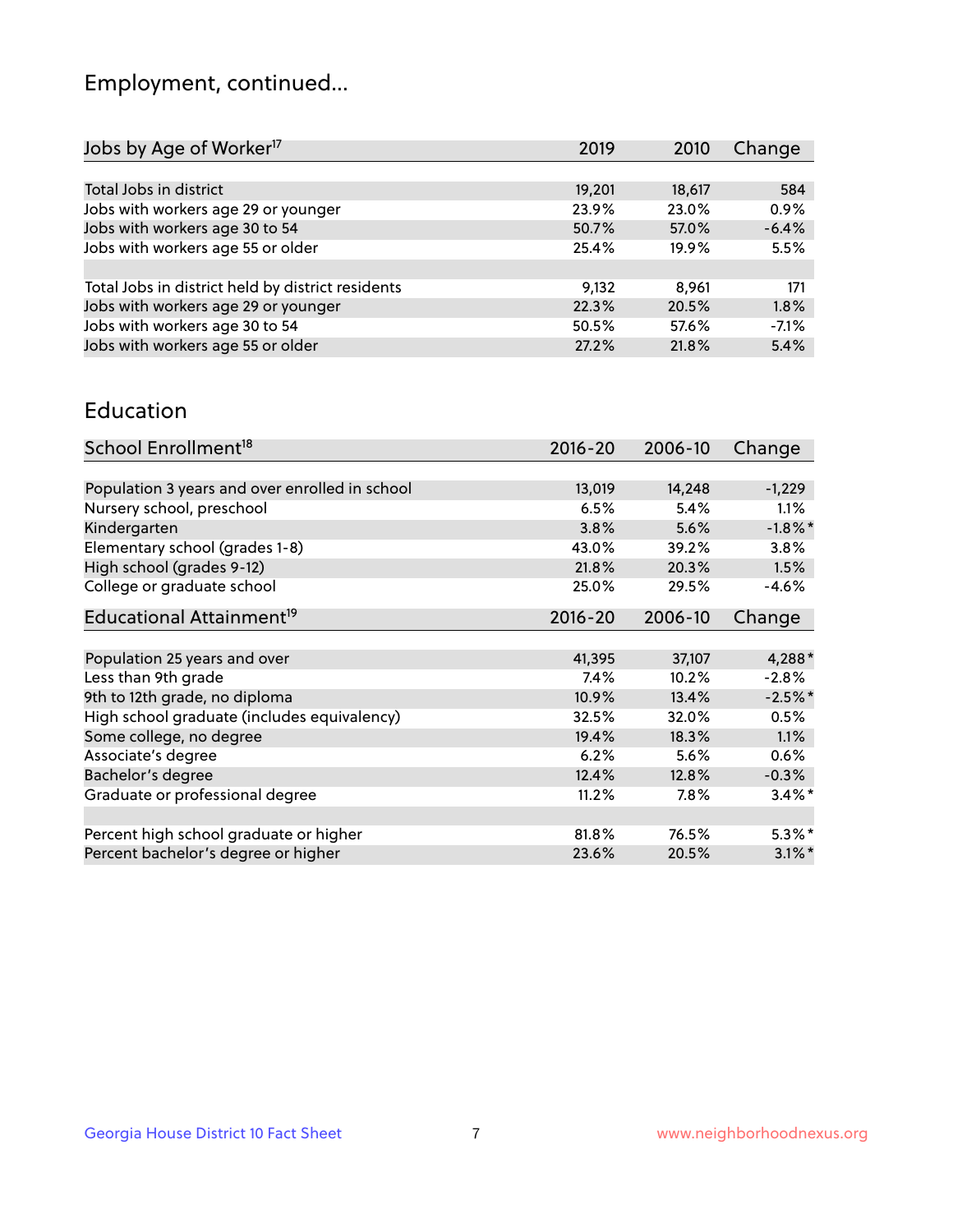## Housing

| Households by Type <sup>20</sup>                     | 2016-20 | 2006-10 | Change     |
|------------------------------------------------------|---------|---------|------------|
|                                                      |         |         |            |
| <b>Total households</b>                              | 21,270  | 21,073  | 197        |
| Family households (families)                         | 65.6%   | 69.7%   | $-4.1%$ *  |
| With own children under 18 years                     | 22.8%   | 28.2%   | $-5.4\%$ * |
| Married-couple family                                | 54.3%   | 55.5%   | $-1.2%$    |
| With own children of the householder under 18 years  | 18.6%   | 20.6%   | $-2.0%$    |
| Male householder, no wife present, family            | 3.5%    | 5.1%    | $-1.6%$    |
| With own children of the householder under 18 years  | 1.3%    | 2.7%    | $-1.5%$    |
| Female householder, no husband present, family       | 7.7%    | 9.1%    | $-1.4%$    |
| With own children of the householder under 18 years  | 2.9%    | 4.9%    | $-2.0%$    |
| Nonfamily households                                 | 34.4%   | 30.3%   | $4.1\%$ *  |
| Householder living alone                             | 29.2%   | 25.5%   | $3.7\%$ *  |
| 65 years and over                                    | 14.5%   | 10.4%   | $4.1\%$ *  |
|                                                      |         |         |            |
| Households with one or more people under 18 years    | 26.1%   | 31.0%   | $-4.9%$ *  |
| Households with one or more people 65 years and over | 40.6%   | 30.6%   | 10.0%*     |
|                                                      |         |         |            |
| Average household size                               | 2.64    | 2.42    | $0.22*$    |
| Average family size                                  | 3.34    | 2.92    | $0.42*$    |
| Housing Occupancy <sup>21</sup>                      | 2016-20 | 2006-10 | Change     |
|                                                      |         |         |            |
| Total housing units                                  | 29,995  | 28,830  | $1,165*$   |
| Occupied housing units                               | 70.9%   | 73.1%   | $-2.2%$    |
| Vacant housing units                                 | 29.1%   | 26.9%   | 2.2%       |
|                                                      |         |         |            |
| Homeowner vacancy rate                               | 1.5     | 4.7     | $-3.3*$    |
| Rental vacancy rate                                  | 7.0     | 15.3    | $-8.3*$    |
|                                                      |         |         |            |
| Units in Structure <sup>22</sup>                     | 2016-20 | 2006-10 | Change     |
|                                                      |         |         |            |
| Total housing units                                  | 29,995  | 28,830  | $1,165*$   |
| 1-unit, detached                                     | 77.3%   | 74.8%   | $2.5%$ *   |
| 1-unit, attached                                     | 1.1%    | 0.7%    | 0.4%       |
| 2 units                                              | 1.5%    | 1.3%    | 0.2%       |
| 3 or 4 units                                         | 1.8%    | 2.4%    | $-0.6%$    |
| 5 to 9 units                                         | 2.4%    | 3.1%    | $-0.8%$    |
| 10 to 19 units                                       | 0.9%    | 1.2%    | $-0.3%$    |
| 20 or more units                                     | 0.6%    | 0.2%    | 0.4%       |
| Mobile home                                          | 14.4%   | 16.2%   | $-1.8%$    |
| Boat, RV, van, etc.                                  | 0.1%    | 0.0%    | 0.1%       |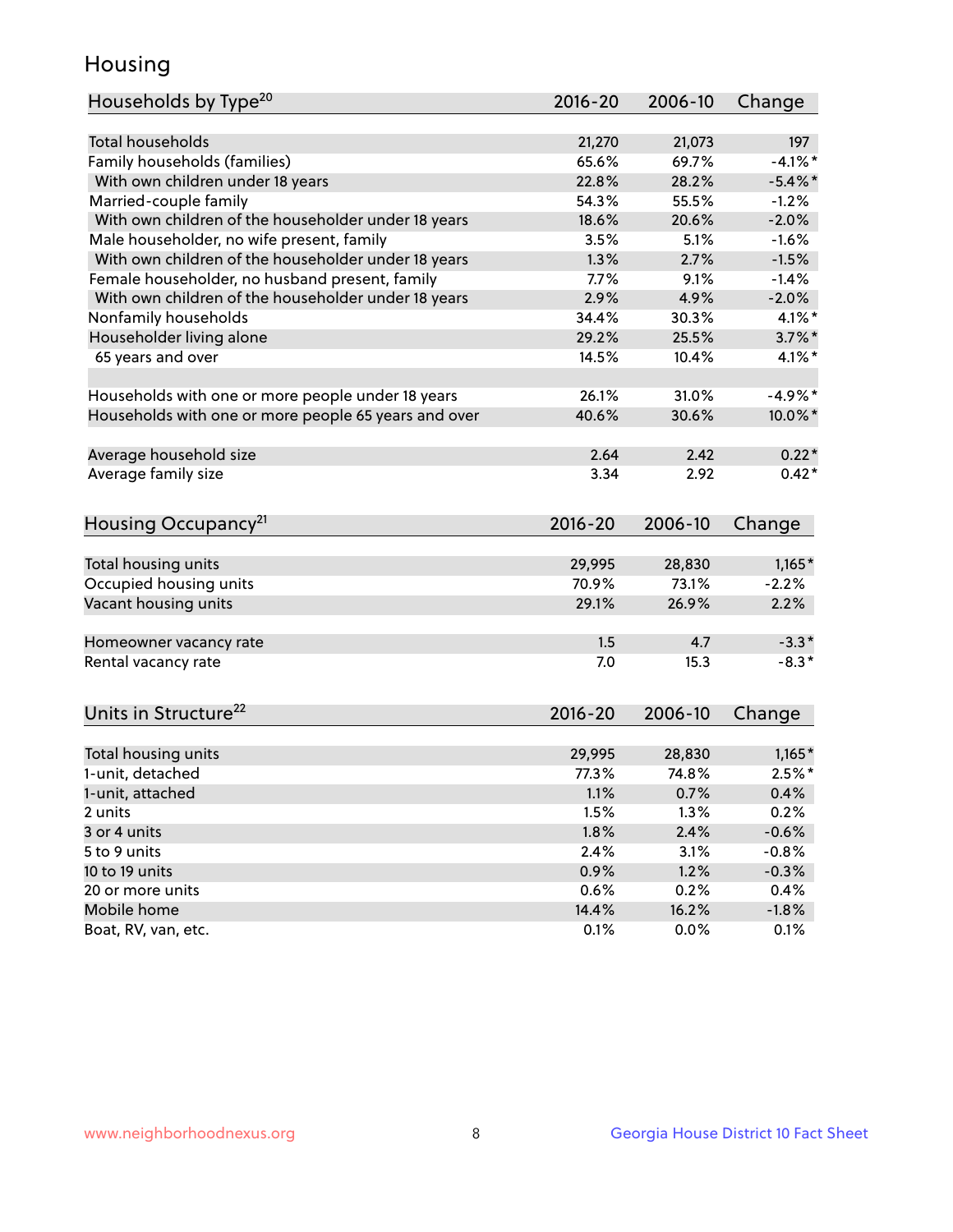## Housing, Continued...

| Year Structure Built <sup>23</sup>             | 2016-20     | 2006-10 | Change     |
|------------------------------------------------|-------------|---------|------------|
| Total housing units                            | 29,995      | 28,830  | $1,165*$   |
| Built 2014 or later                            | 1.6%        | (X)     | (X)        |
| Built 2010 to 2013                             | 1.1%        | (X)     | (X)        |
| Built 2000 to 2009                             | 22.4%       | 11.0%   | $11.4\%$ * |
| Built 1990 to 1999                             | 24.0%       | 26.2%   | $-2.2%$    |
| Built 1980 to 1989                             | 17.3%       | 22.8%   | $-5.4\%$ * |
| Built 1970 to 1979                             | 14.0%       | 15.9%   | $-1.9%$    |
| Built 1960 to 1969                             | 7.2%        | 9.3%    | $-2.1\%$ * |
| Built 1950 to 1959                             | 5.4%        | 7.2%    | $-1.8\%$ * |
| Built 1940 to 1949                             | 2.7%        | 3.7%    | $-0.9%$    |
| Built 1939 or earlier                          | 4.2%        | 4.0%    | 0.2%       |
| Housing Tenure <sup>24</sup>                   | $2016 - 20$ | 2006-10 | Change     |
| Occupied housing units                         | 21,270      | 21,073  | 197        |
| Owner-occupied                                 | 77.6%       | 73.5%   | 4.0%*      |
| Renter-occupied                                | 22.4%       | 26.5%   | $-4.0\%$ * |
| Average household size of owner-occupied unit  | 2.70        | 2.40    | $0.30*$    |
| Average household size of renter-occupied unit | 2.46        | 2.48    | $-0.03$    |
| Residence 1 Year Ago <sup>25</sup>             | 2016-20     | 2006-10 | Change     |
| Population 1 year and over                     | 58,340      | 54,875  | 3,466      |
| Same house                                     | 89.3%       | 89.3%   | 0.1%       |
| Different house in the U.S.                    | 10.0%       | 10.6%   | $-0.7%$    |
| Same county                                    | 3.8%        | 3.6%    | 0.2%       |
| Different county                               | 6.2%        | 7.1%    | $-0.8%$    |
| Same state                                     | 4.7%        | 5.9%    | $-1.3%$    |
| Different state                                | 1.5%        | 1.1%    | 0.4%       |
| Abroad                                         | 0.7%        | 0.1%    | 0.6%       |
| Value of Housing Unit <sup>26</sup>            | $2016 - 20$ | 2006-10 | Change     |
| Owner-occupied units                           | 16,497      | 15,491  | $1,005*$   |
| Less than \$50,000                             | 7.8%        | 9.0%    | $-1.2%$    |
| \$50,000 to \$99,999                           | 15.5%       | 19.1%   | $-3.6%$    |
| \$100,000 to \$149,999                         | 20.2%       | 19.7%   | 0.5%       |
| \$150,000 to \$199,999                         | 20.5%       | 17.3%   | $3.2\%$ *  |
| \$200,000 to \$299,999                         | 16.2%       | 15.3%   | 0.9%       |
| \$300,000 to \$499,999                         | 11.5%       | 11.0%   | 0.6%       |
| \$500,000 to \$999,999                         | 6.2%        | 6.3%    | $-0.1%$    |
| \$1,000,000 or more                            | 2.1%        | 2.3%    | $-0.2%$    |
| Median (dollars)                               | 161,506     | 154,975 | $6,531*$   |
| Mortgage Status <sup>27</sup>                  | $2016 - 20$ | 2006-10 | Change     |
| Owner-occupied units                           | 16,497      | 15,491  | $1,005*$   |
| Housing units with a mortgage                  | 47.2%       | 52.8%   | $-5.6\%$ * |
| Housing units without a mortgage               | 52.8%       | 47.2%   | $5.6\%$ *  |
|                                                |             |         |            |

Georgia House District 10 Fact Sheet 9 9 9 www.neighborhoodnexus.org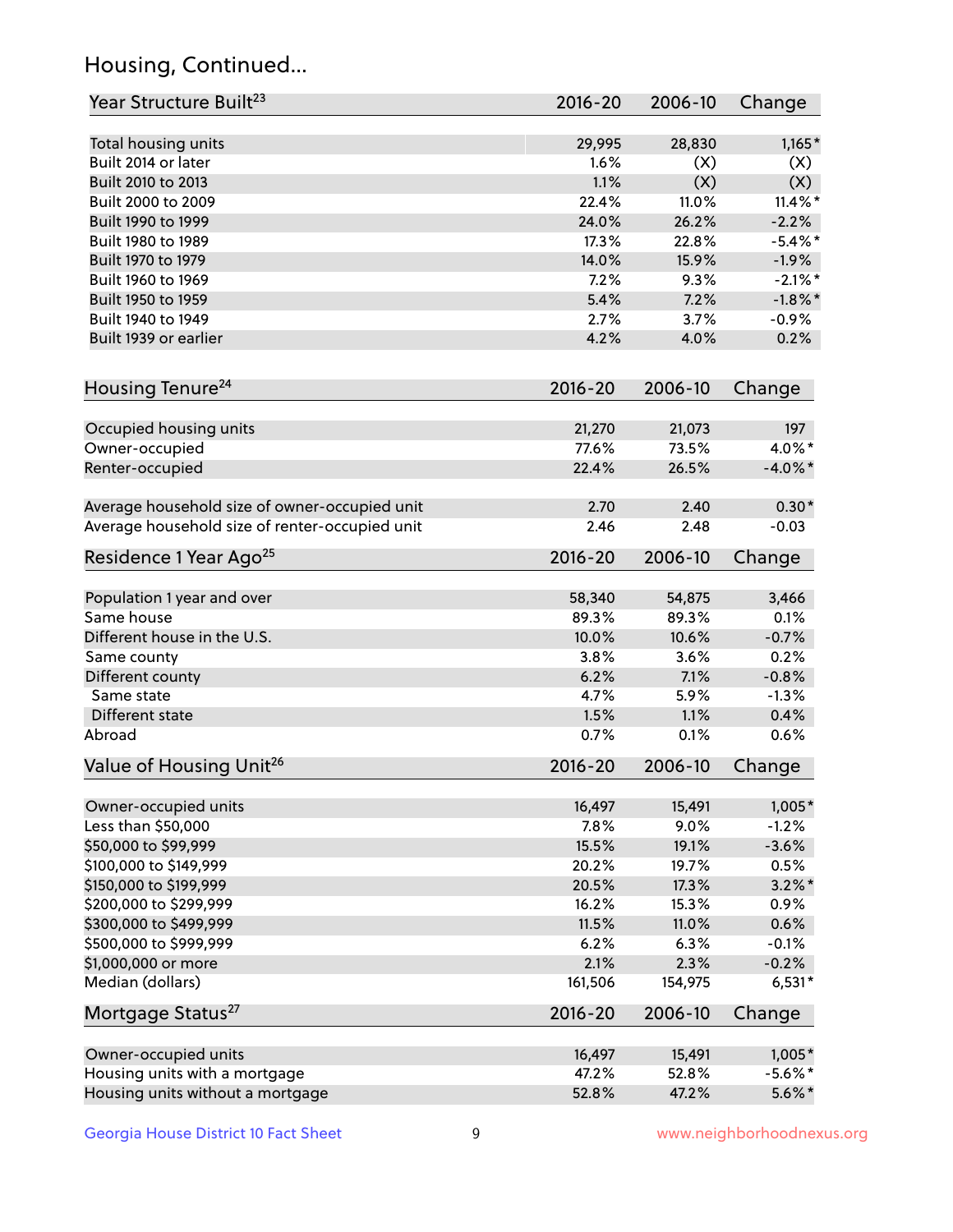## Housing, Continued...

| Selected Monthly Owner Costs <sup>28</sup>                                            | 2016-20     | 2006-10 | Change      |
|---------------------------------------------------------------------------------------|-------------|---------|-------------|
| Housing units with a mortgage                                                         | 7,788       | 8,179   | $-391$      |
| Less than \$300                                                                       | 0.1%        | 0.3%    | $-0.2%$     |
| \$300 to \$499                                                                        | 3.0%        | 2.2%    | 0.8%        |
| \$500 to \$999                                                                        | 28.5%       | 37.0%   | $-8.6\%$ *  |
| \$1,000 to \$1,499                                                                    | 37.3%       | 31.9%   | 5.4%        |
| \$1,500 to \$1,999                                                                    | 16.0%       | 14.9%   | 1.1%        |
| \$2,000 to \$2,999                                                                    | 11.4%       | 9.5%    | 1.9%        |
| \$3,000 or more                                                                       | 3.8%        | 4.2%    | $-0.4%$     |
| Median (dollars)                                                                      | 1,218       | 1,135   | 83*         |
| Housing units without a mortgage                                                      | 8,709       | 7,312   | 1,396*      |
| Less than \$150                                                                       | 5.2%        | 9.0%    | $-3.8%$     |
| \$150 to \$249                                                                        | 14.8%       | 25.1%   | $-10.2\%$ * |
| \$250 to \$349                                                                        | 25.2%       | 24.3%   | 0.9%        |
| \$350 to \$499                                                                        | 29.5%       | 23.9%   | $5.6\%$ *   |
| \$500 to \$699                                                                        | 13.5%       | 10.7%   | 2.8%        |
| \$700 or more                                                                         | 11.7%       | 7.0%    | $4.7\%$ *   |
| Median (dollars)                                                                      | 375         | 316     | 59*         |
| Selected Monthly Owner Costs as a Percentage of<br>Household Income <sup>29</sup>     | $2016 - 20$ | 2006-10 | Change      |
| Housing units with a mortgage (excluding units where<br>SMOCAPI cannot be computed)   | 7,775       | 8,121   | $-346$      |
| Less than 20.0 percent                                                                | 44.7%       | 38.1%   | $6.6\%*$    |
| 20.0 to 24.9 percent                                                                  | 17.4%       | 12.7%   | 4.7%*       |
| 25.0 to 29.9 percent                                                                  | 8.5%        | 11.2%   | $-2.7%$     |
| 30.0 to 34.9 percent                                                                  | 8.4%        | 7.6%    | 0.8%        |
| 35.0 percent or more                                                                  | 21.1%       | 30.5%   | $-9.4\%$ *  |
| Not computed                                                                          | 13          | 58      | $-45$       |
| Housing unit without a mortgage (excluding units where<br>SMOCAPI cannot be computed) | 8,598       | 7,226   | $1,372*$    |
| Less than 10.0 percent                                                                | 49.2%       | 46.3%   | $2.8\%$ *   |
| 10.0 to 14.9 percent                                                                  | 16.3%       | 17.6%   | $-1.3%$     |
| 15.0 to 19.9 percent                                                                  | 8.5%        | 11.6%   | $-3.1%$     |
| 20.0 to 24.9 percent                                                                  | 7.7%        | 6.7%    | 1.0%        |
| 25.0 to 29.9 percent                                                                  | 5.1%        | 6.0%    | $-0.9%$     |
| 30.0 to 34.9 percent                                                                  | 4.6%        | 2.9%    | 1.8%        |
| 35.0 percent or more                                                                  | 8.5%        | 8.9%    | $-0.4%$     |
| Not computed                                                                          | 111         | 87      | 24          |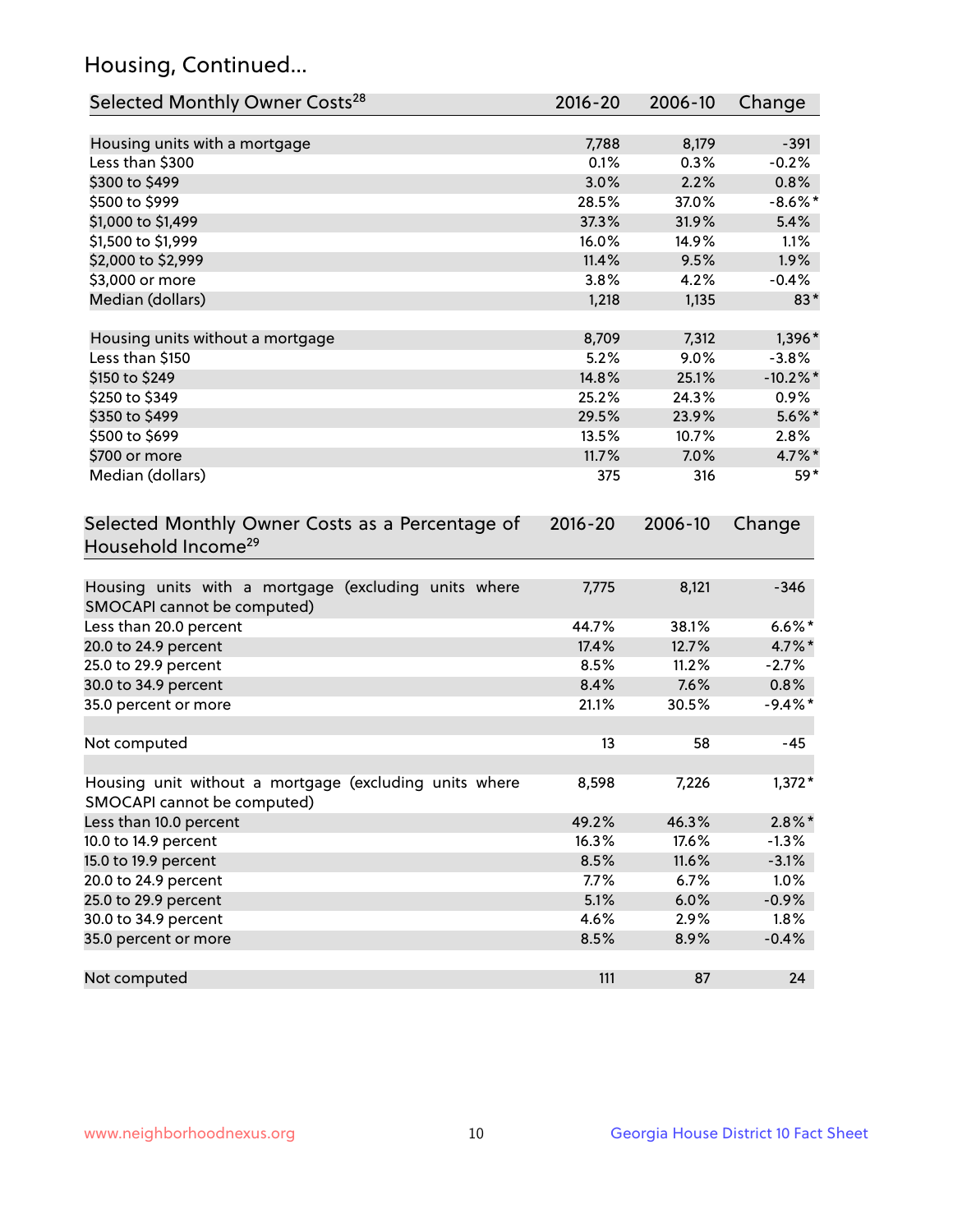## Housing, Continued...

| Gross Rent <sup>30</sup>                                     | 2016-20     | 2006-10 | Change   |
|--------------------------------------------------------------|-------------|---------|----------|
|                                                              |             |         |          |
| Occupied units paying rent                                   | 4,182       | 4,717   | $-535$   |
| Less than \$200                                              | $1.7\%$     | 3.7%    | $-1.9%$  |
| \$200 to \$499                                               | 16.0%       | 27.7%   | $-11.7%$ |
| \$500 to \$749                                               | 26.1%       | 34.0%   | $-7.9%$  |
| \$750 to \$999                                               | 31.0%       | 24.2%   | 6.8%     |
| \$1,000 to \$1,499                                           | 22.7%       | 8.9%    | 13.8%    |
| \$1,500 to \$1,999                                           | 0.9%        | 0.7%    | 0.2%     |
| \$2,000 or more                                              | 1.5%        | 0.9%    | 0.6%     |
| Median (dollars)                                             | 789         | 638     | $151*$   |
|                                                              |             |         |          |
| No rent paid                                                 | 591         | 865     | $-273$   |
|                                                              |             |         |          |
| Gross Rent as a Percentage of Household Income <sup>31</sup> | $2016 - 20$ | 2006-10 | Change   |
|                                                              |             |         |          |

| Occupied units paying rent (excluding units where GRAPI | 4.149 | 4,537 | $-388$  |
|---------------------------------------------------------|-------|-------|---------|
| cannot be computed)                                     |       |       |         |
| Less than 15.0 percent                                  | 17.5% | 16.3% | 1.1%    |
| 15.0 to 19.9 percent                                    | 11.9% | 11.9% | 0.0%    |
| 20.0 to 24.9 percent                                    | 11.9% | 12.0% | $-0.1%$ |
| 25.0 to 29.9 percent                                    | 7.7%  | 13.9% | $-6.2%$ |
| 30.0 to 34.9 percent                                    | 9.5%  | 8.8%  | 0.8%    |
| 35.0 percent or more                                    | 41.5% | 37.2% | 4.4%    |
|                                                         |       |       |         |
| Not computed                                            | 624   | 1.045 | $-420*$ |

## Transportation

| Commuting to Work <sup>32</sup>           | $2016 - 20$ | 2006-10 | Change  |
|-------------------------------------------|-------------|---------|---------|
|                                           |             |         |         |
| Workers 16 years and over                 | 23,963      | 22,073  | 1,890   |
| Car, truck, or van - drove alone          | 78.7%       | 80.8%   | $-2.1%$ |
| Car, truck, or van - carpooled            | 12.5%       | 11.1%   | 1.4%    |
| Public transportation (excluding taxicab) | 0.3%        | 0.5%    | $-0.2%$ |
| Walked                                    | 1.4%        | 3.5%    | $-2.0%$ |
| Other means                               | $1.6\%$     | $0.8\%$ | 0.8%    |
| Worked at home                            | 5.5%        | 3.4%    | 2.1%    |
|                                           |             |         |         |
| Mean travel time to work (minutes)        | 27.7        | 22.0    | $5.7*$  |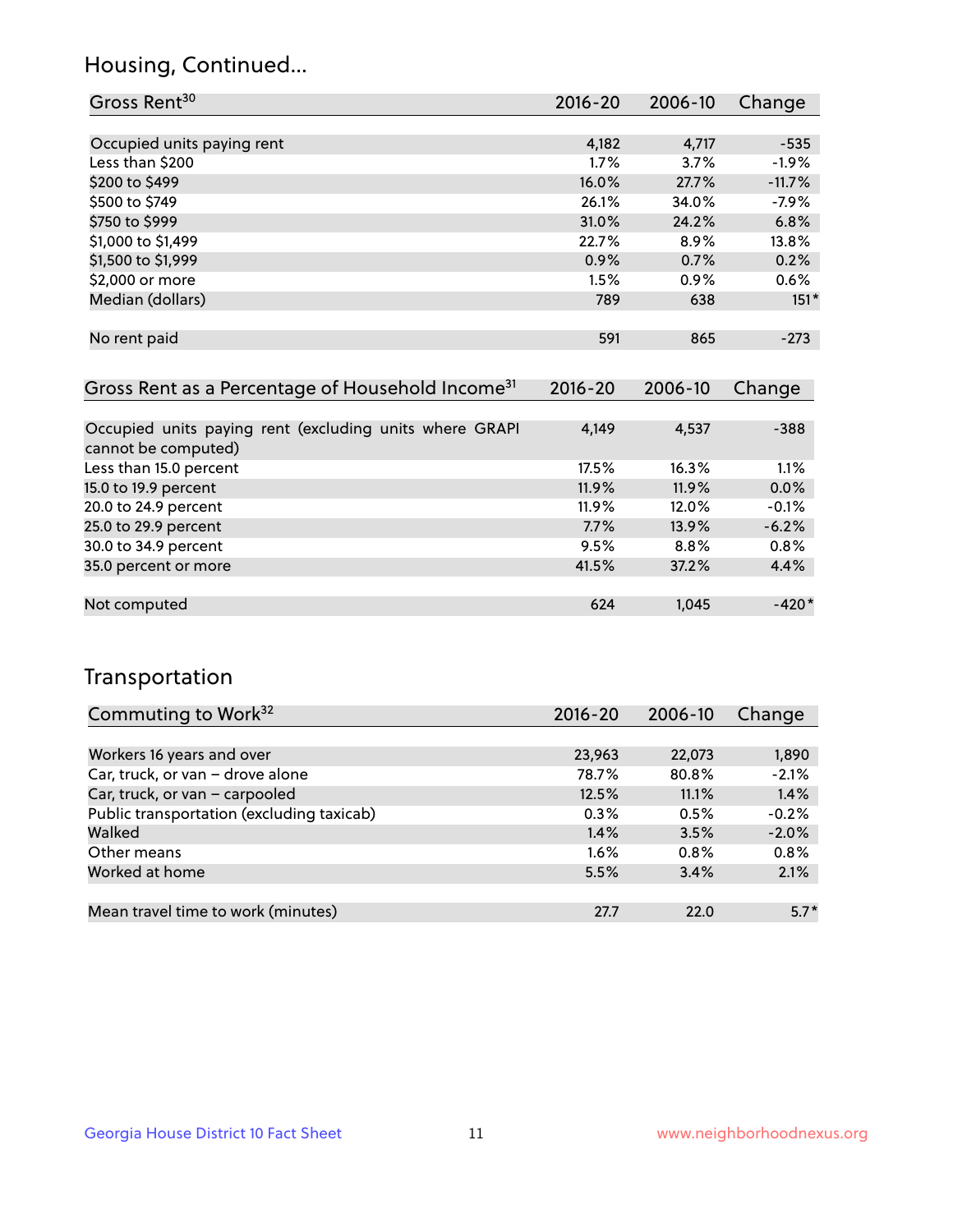## Transportation, Continued...

| Vehicles Available <sup>33</sup> | $2016 - 20$ | 2006-10 | Change  |
|----------------------------------|-------------|---------|---------|
|                                  |             |         |         |
| Occupied housing units           | 21,270      | 21,073  | 197     |
| No vehicles available            | 5.2%        | $4.3\%$ | $0.9\%$ |
| 1 vehicle available              | 29.6%       | 29.0%   | 0.6%    |
| 2 vehicles available             | 36.2%       | 39.4%   | $-3.2%$ |
| 3 or more vehicles available     | 29.0%       | 27.3%   | 1.7%    |

#### Health

| Health Insurance coverage <sup>34</sup>                 | 2016-20 |
|---------------------------------------------------------|---------|
|                                                         |         |
| Civilian Noninstitutionalized Population                | 57,085  |
| With health insurance coverage                          | 84.9%   |
| With private health insurance coverage                  | 62.5%   |
| With public health coverage                             | 38.1%   |
| No health insurance coverage                            | 15.1%   |
| Civilian Noninstitutionalized Population Under 19 years | 12,806  |
| No health insurance coverage                            | 11.2%   |
| Civilian Noninstitutionalized Population 19 to 64 years | 31,756  |
| In labor force:                                         | 22,744  |
| Employed:                                               | 22,097  |
| With health insurance coverage                          | 78.4%   |
| With private health insurance coverage                  | 75.7%   |
| With public coverage                                    | 6.9%    |
| No health insurance coverage                            | 21.6%   |
| Unemployed:                                             | 648     |
| With health insurance coverage                          | 47.1%   |
| With private health insurance coverage                  | 42.3%   |
| With public coverage                                    | 6.6%    |
| No health insurance coverage                            | 52.9%   |
| Not in labor force:                                     | 9,012   |
| With health insurance coverage                          | 76.8%   |
| With private health insurance coverage                  | 44.1%   |
| With public coverage                                    | 39.7%   |
| No health insurance coverage                            | 23.2%   |